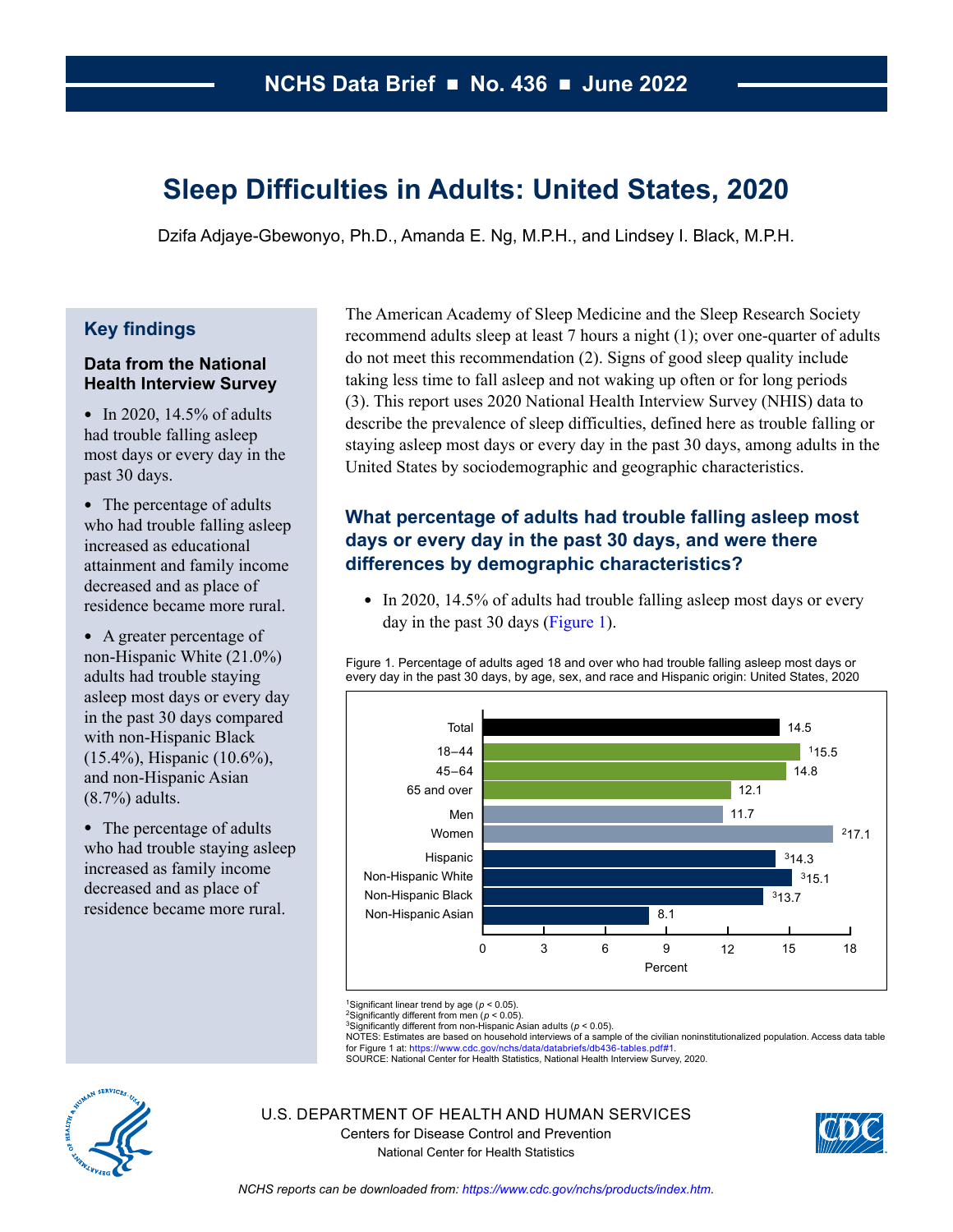- The percentage of adults who had trouble falling asleep decreased with increasing age, from 15.5% among adults aged 18–44 to 12.1% among those aged 65 and over.
- Women  $(17.1\%)$  were more likely to have trouble falling asleep than men  $(11.7\%)$ .
- Non-Hispanic Asian adults (8.1%) were less likely than non-Hispanic Black (13.7%), Hispanic (14.3%), and non-Hispanic White (15.1%) adults to have trouble falling asleep.

# **Were there differences in the percentage of adults who had trouble falling asleep by socioeconomic status and urbanization level?**

- In 2020, the percentage of adults who had trouble falling asleep most days or every day in the past 30 days decreased with increasing family income, from 21.9% among adults with family incomes less than 100% of the federal poverty level (FPL) to 12.6% among those with family incomes greater than or equal to 200% of FPL (Figure 2).
- About one in six adults with less than a high school diploma (17.0%), 15.5% of adults with a high school diploma or GED, 16.7% of adults with some college, and 10.4% of adults with a bachelor's degree or higher had trouble falling asleep.
- The percentage of adults who had trouble falling asleep increased as the place of residence became more rural, from 12.7% among adults living in large central metropolitan areas to 17.1% among adults living in nonmetropolitan areas.

Figure 2. Percentage of adults aged 18 and over who had trouble falling asleep most days or every day in the past 30 days, by family income, education, and urbanization level: United States, 2020



<sup>1</sup>Significant linear trend by family income ( $p < 0.05$ )

SOURCE: National Center for Health Statistics, National Health Interview Survey, 2020.

<sup>2</sup>Significant quadratic trend by education (*p* < 0.05). <sup>3</sup>Significant linear trend by urbanization level ( $p < 0.05$ ).

NOTES: FPL is federal poverty level. Estimates are based on household interviews of a sample of the civilian noninstitutionalized population. Access data table for<br>Figure 2 at: https://www.cdc.gov/nchs/data/databriefs/db43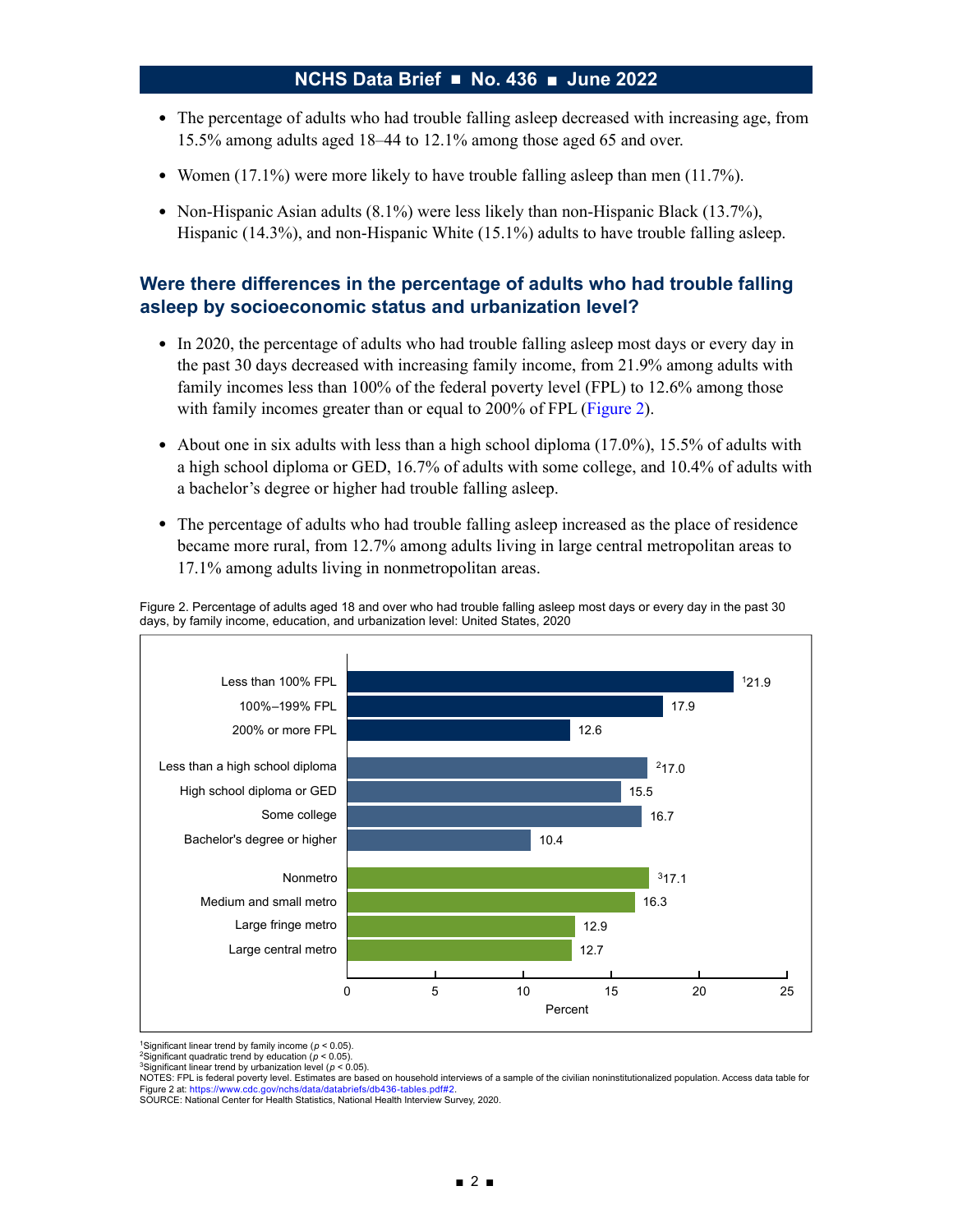# **Were there differences in the percentage of adults who had trouble staying asleep by sex, age, and race and Hispanic origin?**

- In 2020, 17.8% of adults had trouble staying asleep most days or every day in the past 30 days (Figure 3).
- Younger adults were less likely to have trouble staying asleep (13.8% of those aged 18–44) compared with adults aged 45–64 (21.8%) and adults aged 65 and over (20.3%).
- Women  $(20.7\%)$  were more likely than men  $(14.7\%)$  to have trouble staying asleep.
- Non-Hispanic White adults  $(21.0\%)$  were more likely to have trouble staying asleep than non-Hispanic Black (15.4%), Hispanic (10.6%), and non-Hispanic Asian (8.7%) adults. Non-Hispanic Black adults were more likely to have trouble staying asleep than Hispanic and non-Hispanic Asian adults.

Figure 3. Percentage of adults aged 18 and over who had trouble staying asleep most days or every day in the past 30 days, by age, sex, and race and Hispanic origin: United States, 2020



1Significant quadratic trend by age (*p* < 0.05). 2Significantly different from men (*p* < 0.05).

3Significantly different from Hispanic adults (*p* < 0.05).

4Significantly different from non-Hispanic Black adults (*p* < 0.05).

5Significantly different from non-Hispanic Asian adults (*p* < 0.05).

NOTES: Estimates are based on household interviews of a sample of the civilian noninstitutionalized population. Access data table for Figure 3 at: vww.cdc.gov/nchs/data/databriefs/db436-tables.pdf#3

SOURCE: National Center for Health Statistics, National Health Interview Survey, 2020.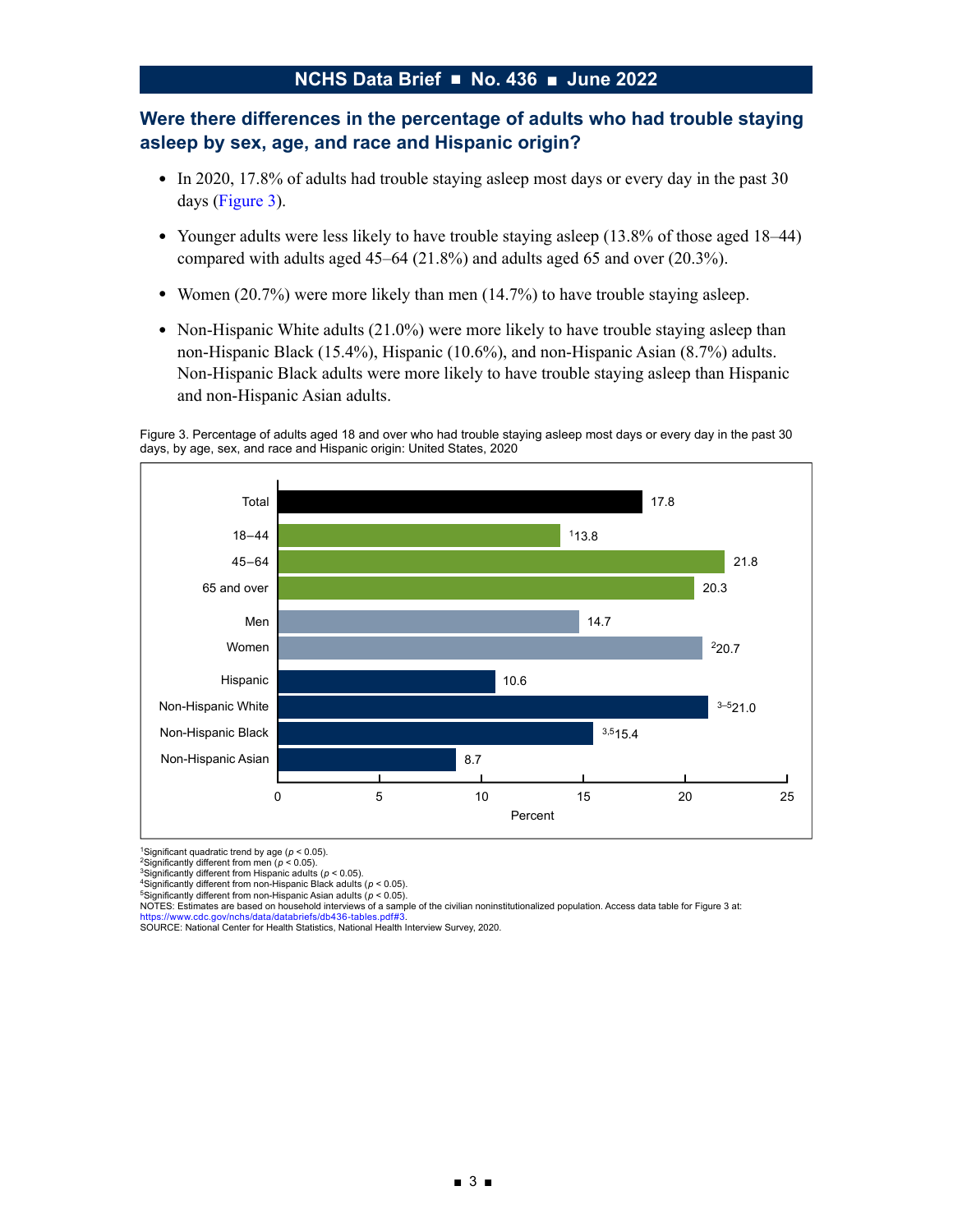## **Were there differences in the percentage of adults who had trouble staying asleep by socioeconomic status and urbanization level?**

- In 2020, the percentage of adults who had trouble staying asleep most days or every day in the past 30 days decreased as adults' family income increased, from 22.1% among those with family incomes below 100% of FPL to 16.9% among those with family incomes greater than or equal to 200% of FPL (Figure 4).
- About one in six adults (16.6%) with less than a high school diploma, 18.1% of adults with a high school diploma or GED, 19.5% of adults with some college, and 16.3% of adults with a bachelor's degree or higher had trouble staying asleep.
- The percentage of adults who had trouble staying asleep decreased as place of residence became more urban, from 22.4% in nonmetropolitan areas to 14.4% in large central metropolitan areas.

Figure 4. Percentage of adults aged 18 and over who had trouble staying asleep most days or every day in the past 30 days, by family income, education, and urbanization level: United States, 2020



1Significant linear trend by family income (*p* < 0.05).

<sup>2</sup>Significant quadratic trend by education ( $p < 0.05$ ).

<sup>3</sup>Significant linear trend by urbanization level ( $p < 0.05$ ).

NOTES: FPL is federal poverty level. Estimates are based on household interviews of a sample of the civilian noninstitutionalized population. Access data table for<br>Figure 4 at: https://www.cdc.gov/nchs/data/databriefs/db43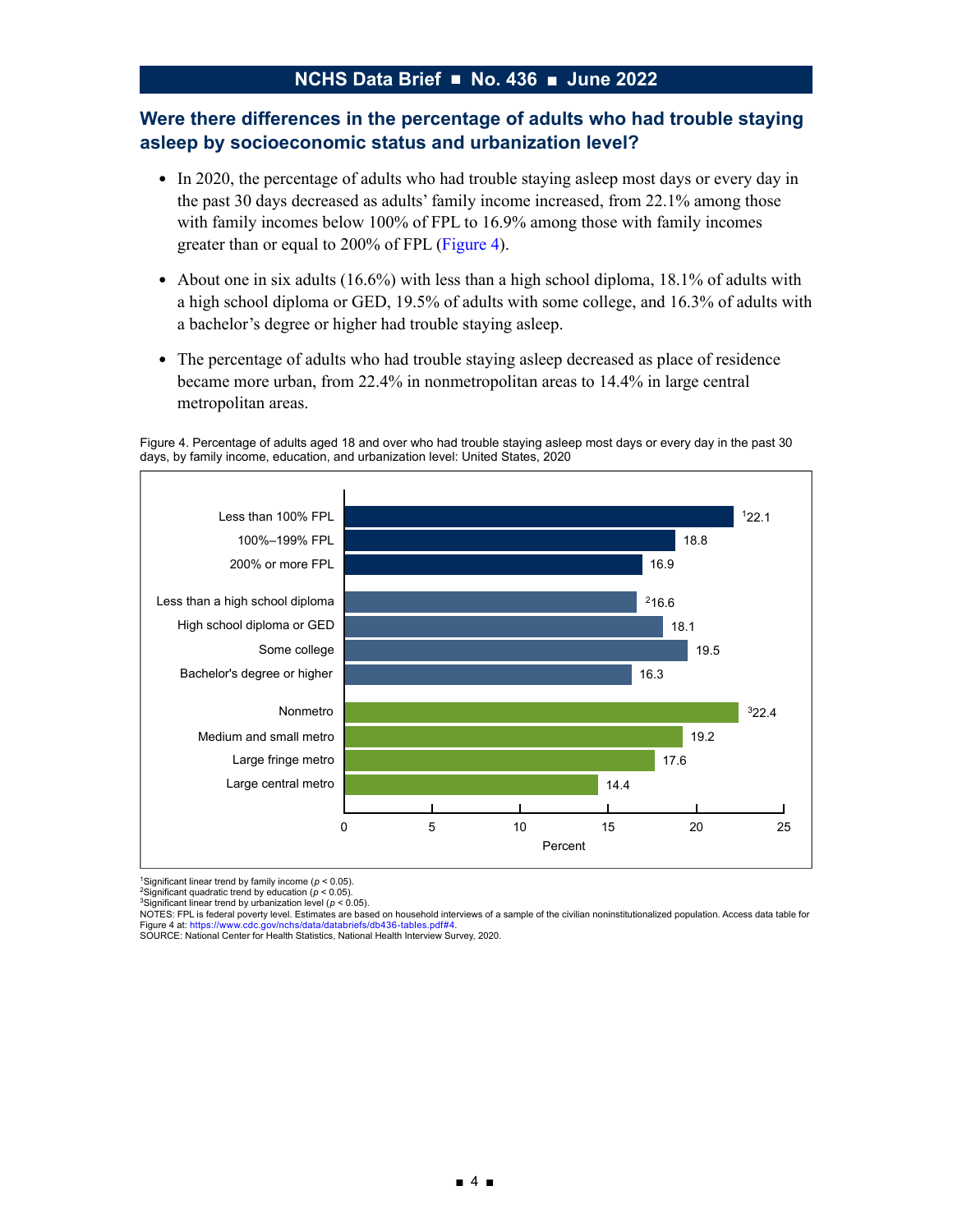### **Summary**

This report describes sleep difficulties in U.S. adults using data from the 2020 NHIS. Overall, 14.5% of adults had trouble falling asleep and 17.8% of adults had trouble staying asleep. With increasing age, adults were less likely to have trouble falling asleep but more likely to have trouble staying asleep. Women were more likely than men to have trouble both falling and staying asleep. Sleep difficulties varied by race and ethnicity, with non-Hispanic Asian adults having less trouble falling and staying asleep and non-Hispanic White adults having more trouble staying asleep. In addition, similar patterns for both falling asleep and staying asleep were seen by family income as well as urbanization level. Sleep difficulties decreased as income and urbanization level increased. Adults with a bachelor's degree or higher also had less trouble falling and staying asleep, though patterns by educational attainment varied by sleep difficulty.

Although previous research has noted disparities in sleep duration among demographic subgroups (4,5), sleep quality has received less attention and findings on sleep difficulties have not always been consistent (6). Detailing patterns of poor sleep quality among subgroups may inform future research on improvements in sleep health.

### **Definitions**

Family income as a percentage of FPL: Based on the federal poverty level, which was calculated from the family's income in the previous calendar year and family size using the U.S. Census Bureau's poverty thresholds (7). Family income was imputed when missing (8).

Race and Hispanic origin: Adults categorized as Hispanic may be of any race or combination of races. Adults categorized as non-Hispanic White, non-Hispanic Black, or non-Hispanic Asian indicated one race only. Estimates for non-Hispanic adults of other races are not shown.

Trouble falling asleep: Based on a response of "most days" or "every day" to the question, "During the past 30 days, how often did you have trouble falling asleep?"

Trouble staying asleep: Based on a response of "most days" or "every day" to the question, "During the past 30 days, how often did you have trouble staying asleep?"

Urbanization level: Counties were classified according to their metropolitan status using the National Center for Health Statistics (NCHS) Urban–Rural Classification Scheme (9). Urban counties include large central counties (inner cities); the fringes of large counties (suburbs); and medium and small counties. Rural counties include micropolitan statistical areas and noncore areas, including open countryside, rural towns (populations of less than 2,500), and areas with populations of 2,500–49,999 that are not part of larger labor market areas (urban areas).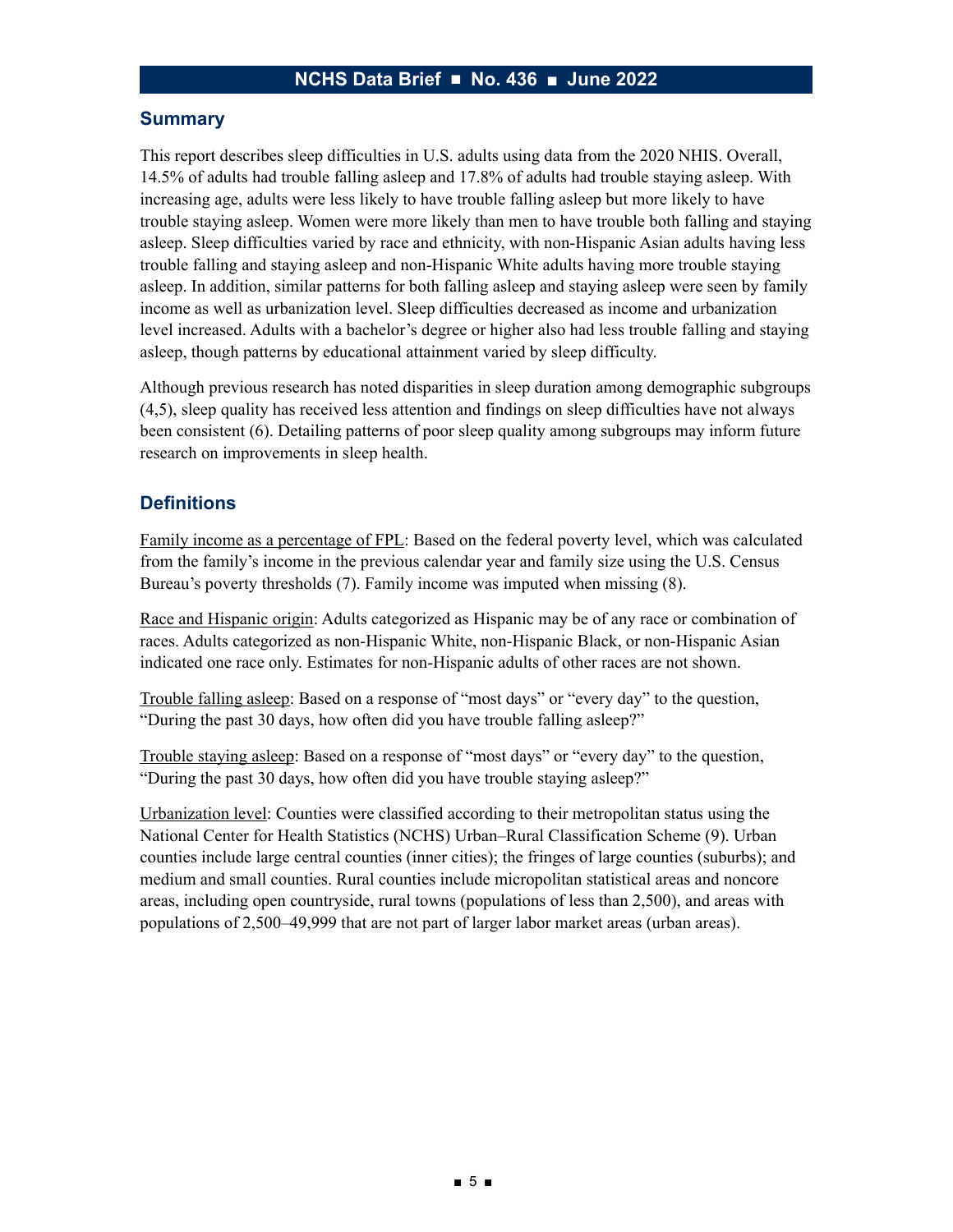#### **Data source and methods**

NHIS is a nationally representative household survey of the civilian noninstitutionalized U.S. population. It is conducted continuously throughout the year by NCHS. Interviews are typically conducted in respondents' homes, but follow-ups to complete interviews may be conducted over the telephone. Due to the COVID-19 pandemic, data collection procedures in 2020 were disrupted. From April through June all interviews were conducted by telephone only, and from July through December interviews were attempted by telephone first with follow-ups to complete interviews by personal visit. For more information about NHIS, visit <https://www.cdc.gov/nchs/nhis.htm>.

Point estimates and the corresponding confidence intervals for this analysis were calculated using SAS-callable SUDAAN software (10) to account for the complex sample design of NHIS. All estimates are based on self-report and meet NCHS data presentation standards for proportions (11). Differences between percentages were evaluated using two-sided significance tests at the 0.05 level. Linear and quadratic trends by age group, family income, education, and place of residence were evaluated using Proc Descript, poly option.

#### **About the authors**

Dzifa Adjaye-Gbewonyo, Amanda E. Ng, and Lindsey I. Black are with NCHS' Division of Health Interview Statistics.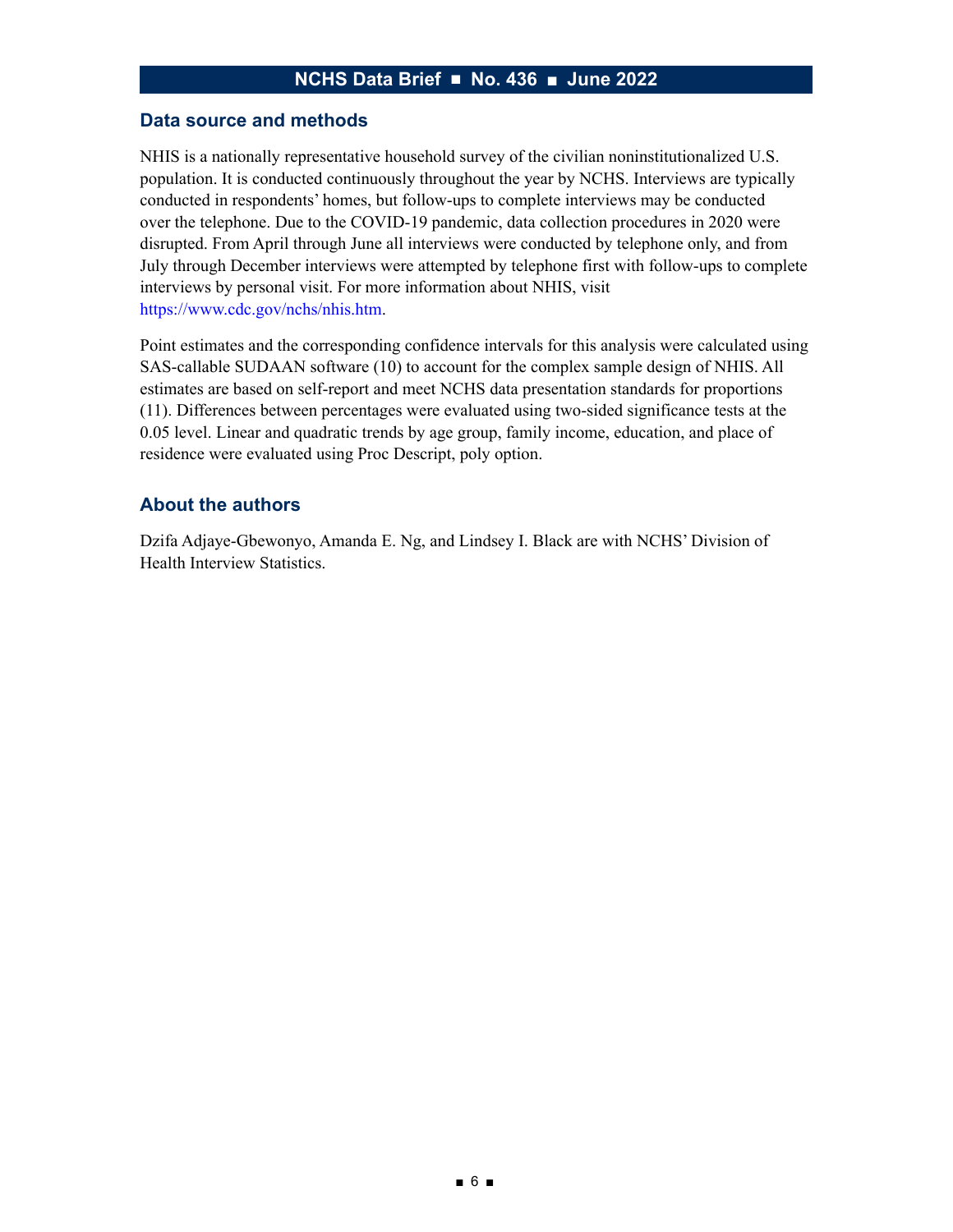### **References**

1. Consensus Conference Panel, Watson NF, Badr MS, Belenky G, Bliwise DL, Buxton OM, et al. Recommended amount of sleep for a healthy adult: A joint consensus statement of the American Academy of Sleep Medicine and Sleep Research Society. J Clin Sleep Med 11(6):591–2. 2015.

2. Adjaye-Gbewonyo D, Ng AE, Black LI. QuickStats: Percentage of adults aged  $\geq 18$  years who sleep < 7 hours on average in a 24-hour period, by sex and age group—National Health Interview Survey, United States, 2020. MMWR Morb Mortal Wkly Rep 71(10):393. 2022.

3. Ohayon M, Wickwire EM, Hirshkowitz M, Albert SM, Avidan A, Daly FJ, et al. National Sleep Foundation's sleep quality recommendations: First report. Sleep Health 3(1):6–19. 2017.

4. Khubchandani J, Price JH. Short sleep duration in working American adults, 2010–2018. J Community Health 45(2):219–27. 2020.

5. Billings ME, Cohen RT, Baldwin CM, Johnson DA, Palen BN, Parthasarathy S, et al. Disparities in sleep health and potential intervention models: A focused review. Chest 159(3):1232–40. 2021.

6. Johnson DA, Jackson CL, Williams NJ, Alcántara C. Are sleep patterns influenced by race/ethnicity―a marker of relative advantage or disadvantage? Evidence to date. Nat Sci Sleep 11:79–95. 2019.

7. United States Census Bureau. Poverty thresholds. 2021. Available from: [https://www.census.gov/data/tables/time-series/demo/income-poverty/historical-poverty](https://www.census.gov/data/tables/time-series/demo/income-poverty/historical-poverty-thresholds.html)[thresholds.html](https://www.census.gov/data/tables/time-series/demo/income-poverty/historical-poverty-thresholds.html).

8. National Center for Health Statistics. Multiple imputation of family income in 2020 National Health Interview Survey: Methods. 2021. Available from: https://ftp.cdc.gov/pub/Health [Statistics/NCHS/Dataset\\_Documentation/NHIS/2020/NHIS2020-imputation-techdoc-508.pdf.](https://ftp.cdc.gov/pub/Health_Statistics/NCHS/Dataset_Documentation/NHIS/2020/NHIS2020-imputation-techdoc-508.pdf)

9. Ingram DD, Franco SJ. 2013 NCHS urban–rural classification scheme for counties. National Center for Health Statistics. Vital Health Stat 2(166). 2014.

10. RTI International. SUDAAN (Release 11.0.3) [computer software]. 2018.

11. Parker JD, Talih M, Malec DJ, Beresovsky V, Carroll M, Gonzalez Jr JF, et al. National Center for Health Statistics data presentation standards for proportions. National Center for Health Statistics. Vital Health Stat 2(175). 2017.